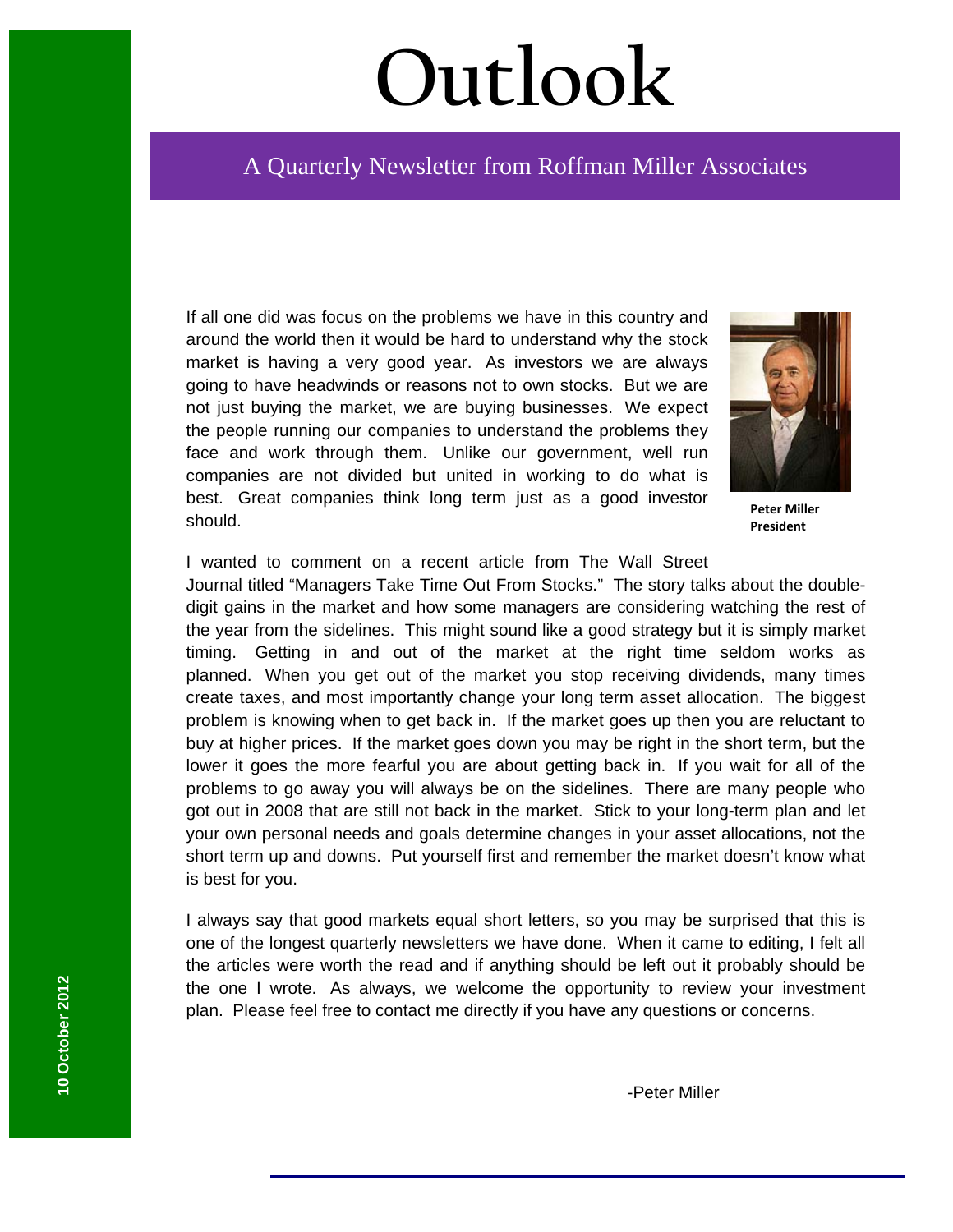# **Stock Markets, Presidential Elections, and Your Portfolio**

Every four years we get the same questions:

"It's an election year, what will the stock market do?" "If so-and-so wins the election, what will happen to the market?" "What do we do when we know the result of the election?"

Since no one can tell you precisely what the markets will do in response to a presidential vote, let's explore instead how presidential cycles of the past have affected the market and see if there is anything to learn from them.

To shed some light on the first question above, the table below shows the return of the S&P 500 Index in each Presidential election year since 1928:

| <b>S&amp;P 500 Stock Market Returns During Election Years</b> |               |                          |      |               |                    |  |  |
|---------------------------------------------------------------|---------------|--------------------------|------|---------------|--------------------|--|--|
| Year                                                          | <b>Return</b> | <b>Candidates</b>        | Year | <b>Return</b> | <b>Candidates</b>  |  |  |
| 1928                                                          | 43.6%         | Hoover vs. Smith         | 1972 | 19.0%         | Nixon vs. McGovern |  |  |
| 1932                                                          | $-8.2\%$      | Roosevelt vs. Hoover     | 1976 | 23.8%         | Carter vs. Ford    |  |  |
| 1936                                                          | 33.9%         | Roosevelt vs. Landon     | 1980 | 32.4%         | Reagan vs. Carter  |  |  |
| 1940                                                          | $-9.8\%$      | Roosevelt vs. Willkie    | 1984 | 6.3%          | Reagan vs. Mondale |  |  |
| 1944                                                          | 19.7%         | Roosevelt vs. Dewey      | 1988 | 16.8%         | Bush vs. Dukakis   |  |  |
| 1948                                                          | 5.5%          | Truman vs. Dewey         | 1992 | 7.6%          | Clinton vs. Bush   |  |  |
| 1952                                                          | 18.4%         | Eisenhower vs. Stevenson | 1996 | 23%           | Clinton vs. Dole   |  |  |
| 1956                                                          | $6.6\%$       | Eisenhower vs. Stevenson | 2000 | $-9.1%$       | Bush vs. Gore      |  |  |
| 1960                                                          | .50%          | Kennedy vs. Nixon        | 2004 | 10.9%         | Bush vs. Kerry     |  |  |
| 1964                                                          | 16.5%         | Johnson vs. Goldwater    | 2008 | $-37%$        | Obama vs. McCain   |  |  |
| 1968                                                          | 11.1%         | Nixon vs. Humphrey       | 2012 | ???           | Obama vs. Romney   |  |  |

Marshall D. Nickles, EdD, expanded upon this data in his paper *Presidential Elections and Stock Market Cycles*. His research shows that a profitable strategy would be to invest on October 1<sup>st</sup> of the second year of a presidential term and sell on December 31<sup>st</sup> of year four. He goes on to say, "however, just when you think you have figured it all out, you find another pattern that can suggest different possibilities. For instance, another analysis shows a highly intriguing reoccurrence in the stock market index; during the entire twentieth century, every mid-decade year that ended in a "5" (1905, 1915, 1925, etc.) was profitable!"

The point he is making is a classic observation in behavioral finance – we may *see* patterns, but that doesn't mean they are relevant to the decisions we are about to make.

"*If so-and-so wins, what will happen to the stock market?"* It may shock you, but no matter what party has won in the past the stock markets have followed a four-year presidential cycle with strong, repeated patterns.

#### **Year 1: The Post-Election Year**

The first year of a presidency is characterized by relatively weak performance in the stock market. Of the four years in a presidential cycle, the first-year performance of the stock market is, on average, the worst.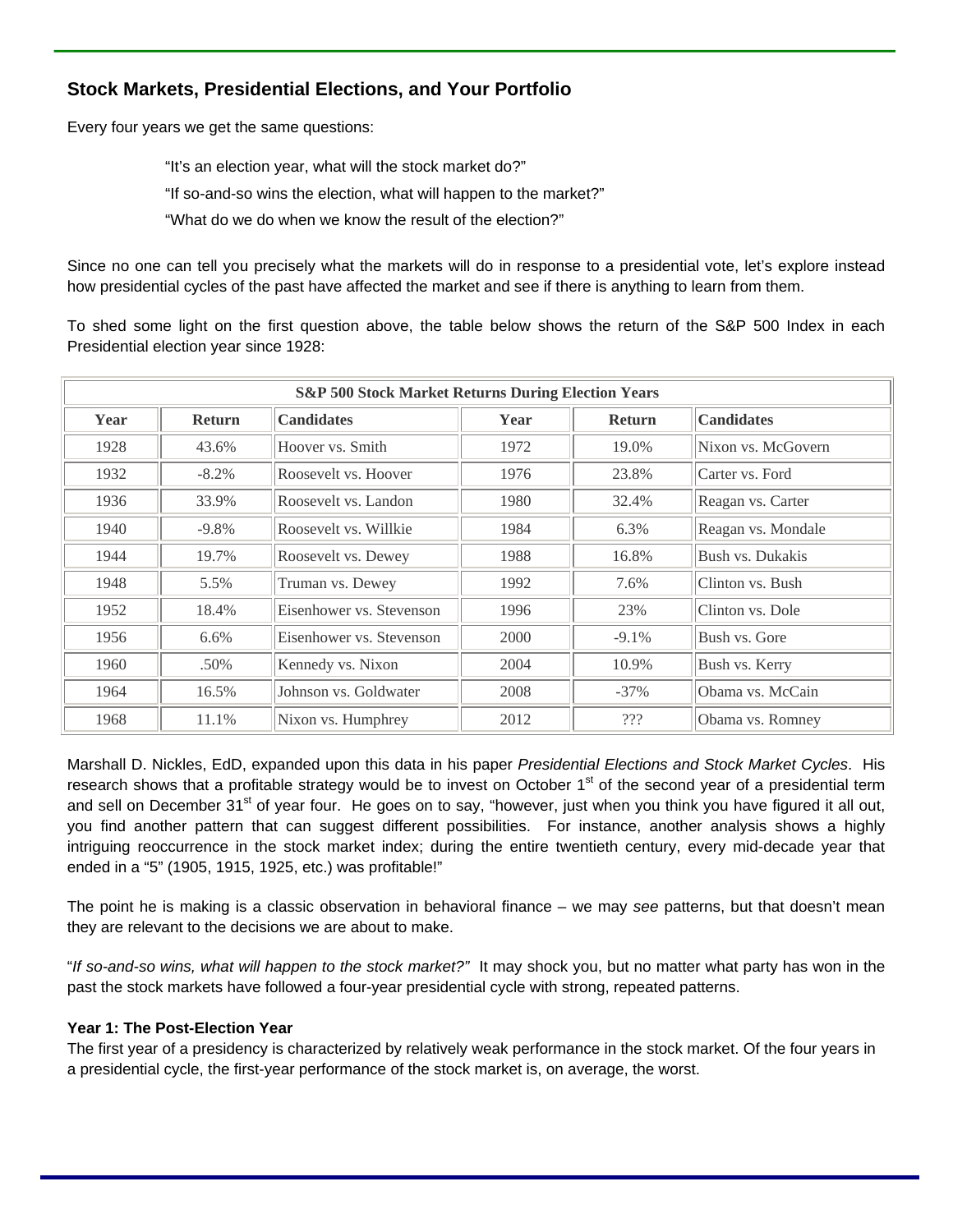#### **Year 2: The Midterm Election Year**

The second year also sees historically below-average performance. Bear market bottoms occur in the second year more often than in any other year.

#### **Year 3: The Pre-Presidential Election Year**

The third year is the strongest on average of the four years.

#### **Year 4: The Election Year**

In the fourth year of the presidential term and the election year, the stock market's performance tends to be above average.

| 1948-2008 |      |                       |
|-----------|------|-----------------------|
|           | Year | Average Annual Return |
|           |      | 7.41%                 |
|           | h    | 10.21%                |
|           | 3    | 22.34%                |
|           |      | 9.79%                 |

(editor's note: before the 2008 election, the average return in an election year was about +12%; even including 2008's steep market decline, fourth years have produced gains over 80% of the time from 1948-2010)

*"What do we do when we know the result of the election?"* Conventional wisdom holds that the stock market does well when a Republican wins because, in theory, candidates from the GOP tend to favor lower taxes and less spending. But the policies of Presidents don't always match their campaign ideologies, and post-election returns don't always fit a clear pattern. This suggests that there is only so much a president can dictate when it comes to the economy and stock market. For example, the Dow Jones Industrial Average fell 7.5% in the 12 months after Ronald Reagan, a



Republican, won the presidential election in 1980. But it rose 12.8% the year after he was re-elected in 1984.

The Dow soared 23.3% in the year after George H.W. Bush, also a Republican, was elected in 1988. But the average also jumped 12.6% after Democrat Bill Clinton was elected in 1992 and rose 26.5% after he was re-elected in 1996.

Data from Citigroup points to better returns under Democratic presidents over the course of their terms. The market also tends to do better when a challenger wins.

The most important conclusion to draw from all this information is what we quoted earlier, "we may *see* patterns, but that doesn't mean they are relevant to the decisions we are about to make." In other words, the past is sometimes just that.. the past. Future investment returns will be determined by asset allocation and investment selection, not the person who sits in the Oval Office.

The real question might be, "Should I be doing anything differently with my money right now?" If you established a smart investment strategy to start with, the answer is probably "No."

- Susan Arnold, Investment Manager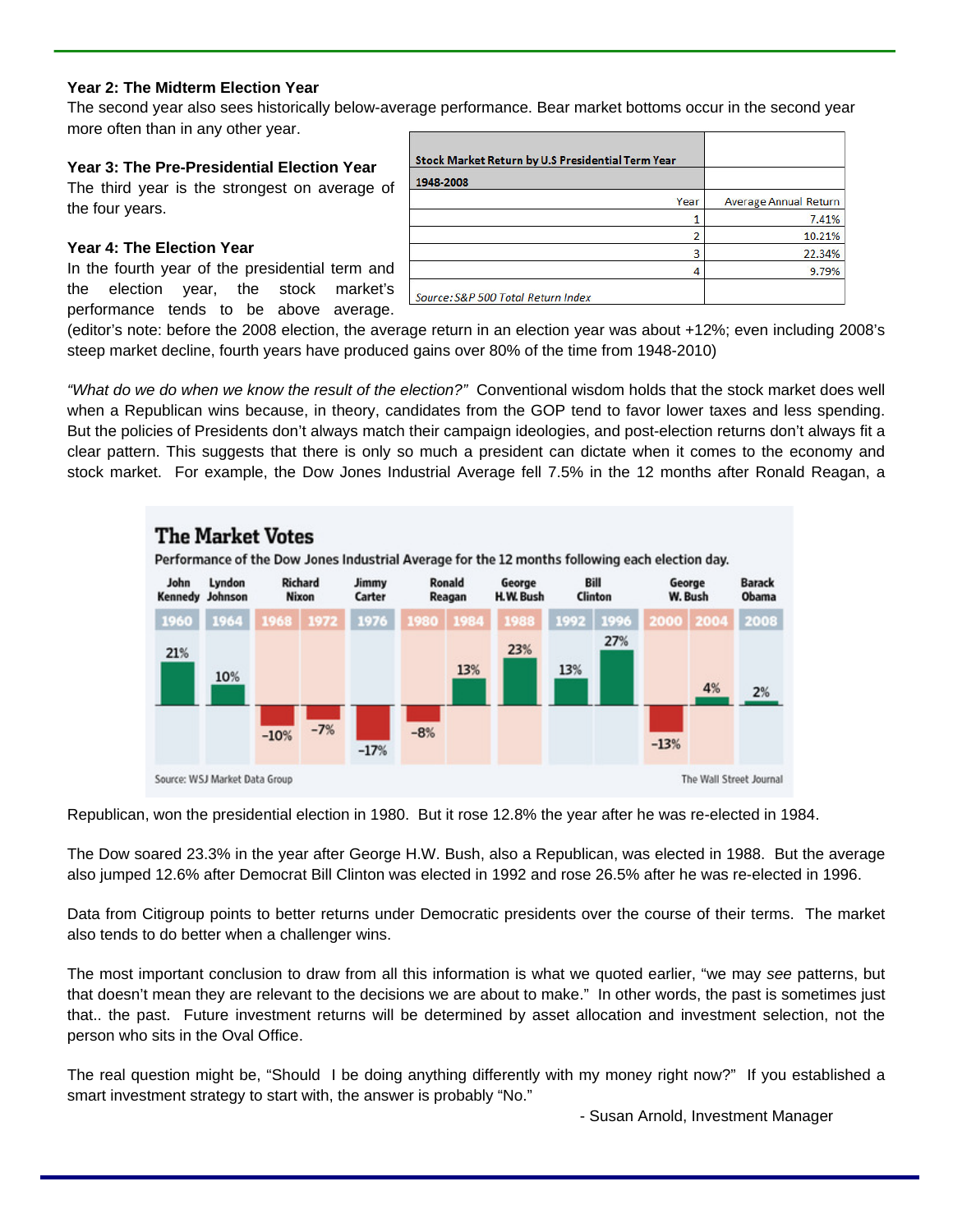# **The 4% Spending Rule Revisited**

Good news for the unemployed, many jobs will be opening up soon. Over the next five years, an estimated 17 million Americans will retire. Bad news for the retirees, half of them have no meaningful savings at all. But, if you are considering retirement *and* reading this letter then congratulations, the odds are good that you're in the other half! You have a lifetime of savings (as only you can define it) and soon that nest egg has to start paying the bills for you. But how much can you safely withdraw each year without worrying about running out of money?

In the mid-1990s the topic of 'safe withdrawal rate' became very popular among researchers in the field of finance. The first major piece published in the Journal of Financial Planning by William Bengen in 1994 relied on actual investment returns and retirement scenarios over the preceding 75 years and concluded that if retirees could limit withdrawals to no more than 4.2% of a balanced investment portfolio in the first year of retirement, and adjust that amount every subsequent year for inflation, they would stand a great chance of their money outliving them.

As an indicator of the importance of this study, it was reprinted in the Journal's  $25<sup>th</sup>$  anniversary issue in 2004. And, dozens of papers (hundreds, more likely) since have been published re‐examining the topic. In fact, Bengen himself later expanded his research to include a more diversified portfolio of investments and concluded that one could stretch the initial withdrawal rate to 4.5 or even 5% in the first year.

Challengers to the 4% rule say that it is overly simplistic. In fact, for the majority of years between 1926 and 2011, the yield or income return on a portfolio of 50% stocks/50% bonds exceeded 4%. That meant you could safely follow the 4% rule and not worry about running out of money because principal was never being spent. Over the last several years, however, the yield on such a balanced portfolio has been steadily decreasing: from a peak of over 10% in 1982, the yield had dropped to 2.8% by year-end 2011 (Vanguard).

The limitations on the 4% rule do not end with the low current bond yields. The original research was based on tax‐deferred portfolios (IRAs, for example), but for taxable accounts Bengen estimates in his 2006 book that a 20% effective tax rate can reduce your maximum annual withdrawal rate by almost 12%. And, the rule is based on a 30‐year planning horizon, so those with longer plans must adjust accordingly. Also, the rule does not account for any bequest at the end of your plan.

Economic heavyweight William F. Sharpe, winner of the 1990 Nobel Prize in Economics, challenged the 4% rule in a paper he published in 2008. His conclusion? "Despite its ubiquity, it is time to replace the 4% rule with approaches better grounded in fundamental economic analysis." And then, later in 2008, fundamental economic analysis itself became a big question mark.

So where does that leave all of us who still yearn for the answer to, "what is my safe withdrawal rate?" First, I'll borrow a few words from Rob Arnott at Research Affiliates: "Investors who are prepared to save aggressively, spend cautiously, and work a few years longer (because we're living longer), will be fine. Those who do not follow this course are likely to suffer perhaps grievous disappointment." Fairly succinct. But for those of you who are where you are, having already accumulated your lifetime of savings, I have some words of my own that are based on real life retirements:

- 1. Bad decisions can severely hamper your chances of success. Whether is was taking on too much risk, not seeking professional advice when you needed it most, or giving in to fear and selling in a panic, poor decisions can get you into a jam that you can't get out of.
- 2. Plans are nothing; planning is everything. Ok, those weren't exactly my words (thank you President Eisenhower) but they elucidate the point that plans are not stagnant. The process of planning, in this case planning your retirement income, never stops because events will happen during your lifetime that will surprise you. Ask anyone who retired in 2007 and then had to suffer through 2008 as their first year withdrawing from their savings.
- 3. Leave a margin of safety. People get sick. Houses flood. Things can happen that cost large chunks of money. What's wrong with roping off 10% of your nest egg as a 'safety net', and then basing your 4% withdrawal on the rest?

When constructing a retirement income portfolio, I like to have five years of 'visibility' on where the retirement income is coming from. That usually means having enough current income *plus* bond maturities in a given year to support spending needs for that year. Then, hopefully, if we run across a crisis similar to what happened in 2008, clients will feel comfortable about their income and will be less likely to change their overall investment plan (i.e. make a mistake) based solely on the current market conditions. The idea of a 'margin of safety', as explained above, is also not a bad idea.

In summary, the 4% rule is not a rule but a guideline. Incorporate it as part of your thinking when you look at the size of your retirement savings and what those savings can provide for you on an annual basis. Every investor's financial situation is unique, but if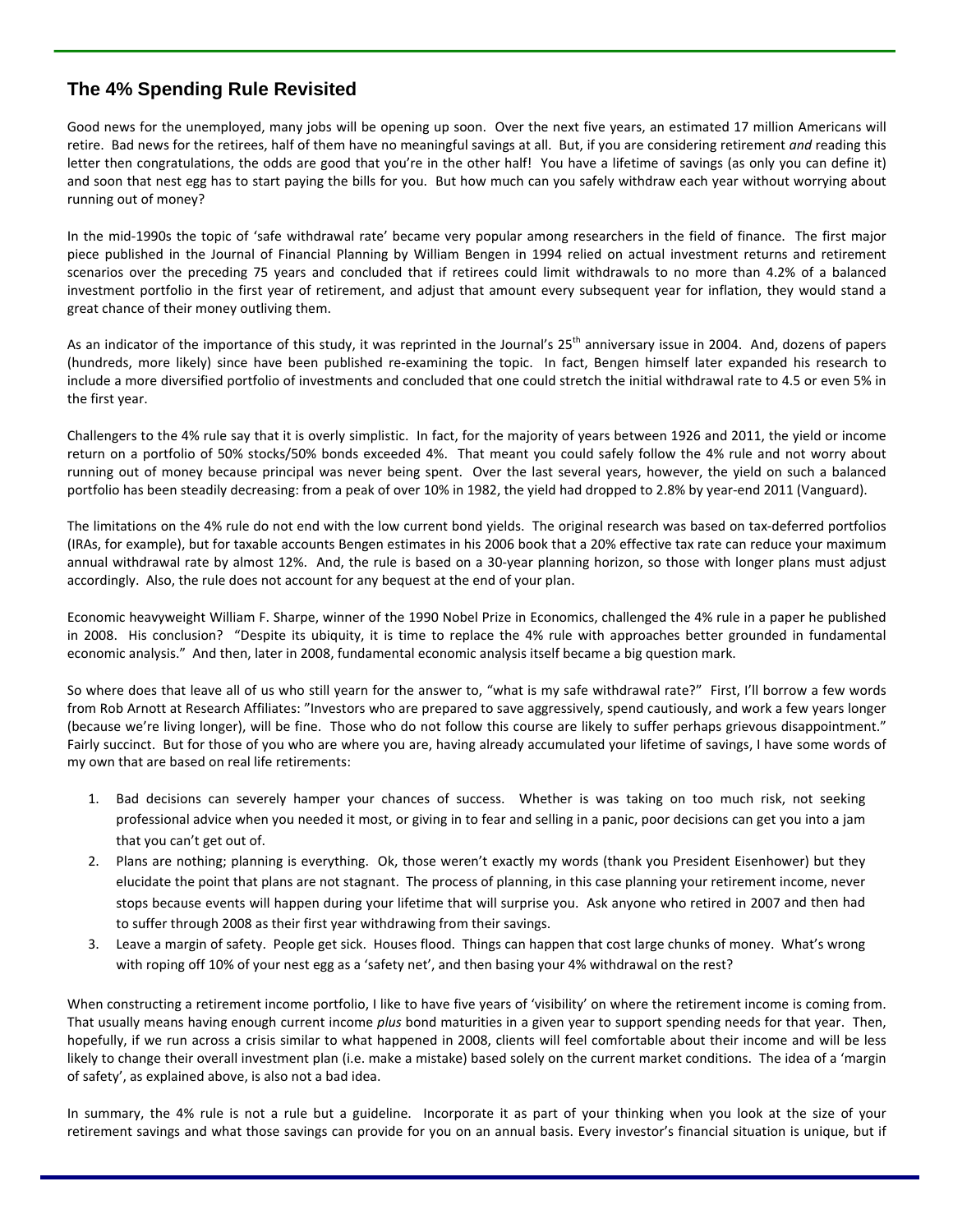you are planning on stretching your next egg out over several decades of retirement, it's a good decision to limit your withdrawals to 4 or 5% in the early years. Leave yourself a margin of safety for emergencies, and then see how it goes the first year or two. A wellconstructed retirement portfolio, some good advice, and a commitment to your plan will help those savings to last.

> Mark Frombach Chief Investment Officer

# **Operations Report - Email Based Wire Fraud**

The FBI has issued a warning that wire transfer fraud is up and on the rise. Fortunately, there has been a 90% failure rate in such cases so far in 2012. Most of these cases are international wire requests, making them easier to spot, but once any request is approved the funds sent cannot be retrieved.

Fraudsters are using legitimate email addresses to request wires. Typically they first email the financial advisor or brokerage firm to request an account balance. If they are successful in gathering that information they then email a wire request. Since neither we nor Schwab accept requests without a signature under any circumstance, an unsigned form would not be accepted. However, some fraudsters can access client signatures from old documents and copy and paste them onto the request forms. This is why we use, and encourage you to use, our new email encryption service *Sharefile*.

Charles Schwab is in contact with us on a consistent basis regarding any changes to security or in the event they detect any suspicious transactions. They offer us educational webcasts, live events and telephone calls to keep us up to date. As your advisor one of our priorities is protecting your privacy and personal data.

If we have a standing authorization request from you for wire transfers then we can normally sign on your behalf. However, for third-party requests (a *third-party* request is a wire from your account to someone other than you) you will be required to provide an original signature each time.

In order for any wire request to be processed we are going to take the following steps:

- **We will contact you directly to confirm any international wire requests**
- **We will contact you directly for all faxed and emailed third‐party wire requests**
- **We will randomly contact clients for any domestic wire requests or anything we think looks suspicious**

We also want to encourage moving money via Schwab's **MoneyLink**, an electronic funds transfer system similar to 'direct deposit.' There is no charge to set this up and funds are available the following day (for comparison, a wire transfer can happen on the day you request it, but each transaction costs \$25).

Please contact us immediately with any changes or issues with your email, or in any event of the theft of your personal data. We appreciate your patience and understanding in this matter.

> - Jennifer Tinney Operations Manager